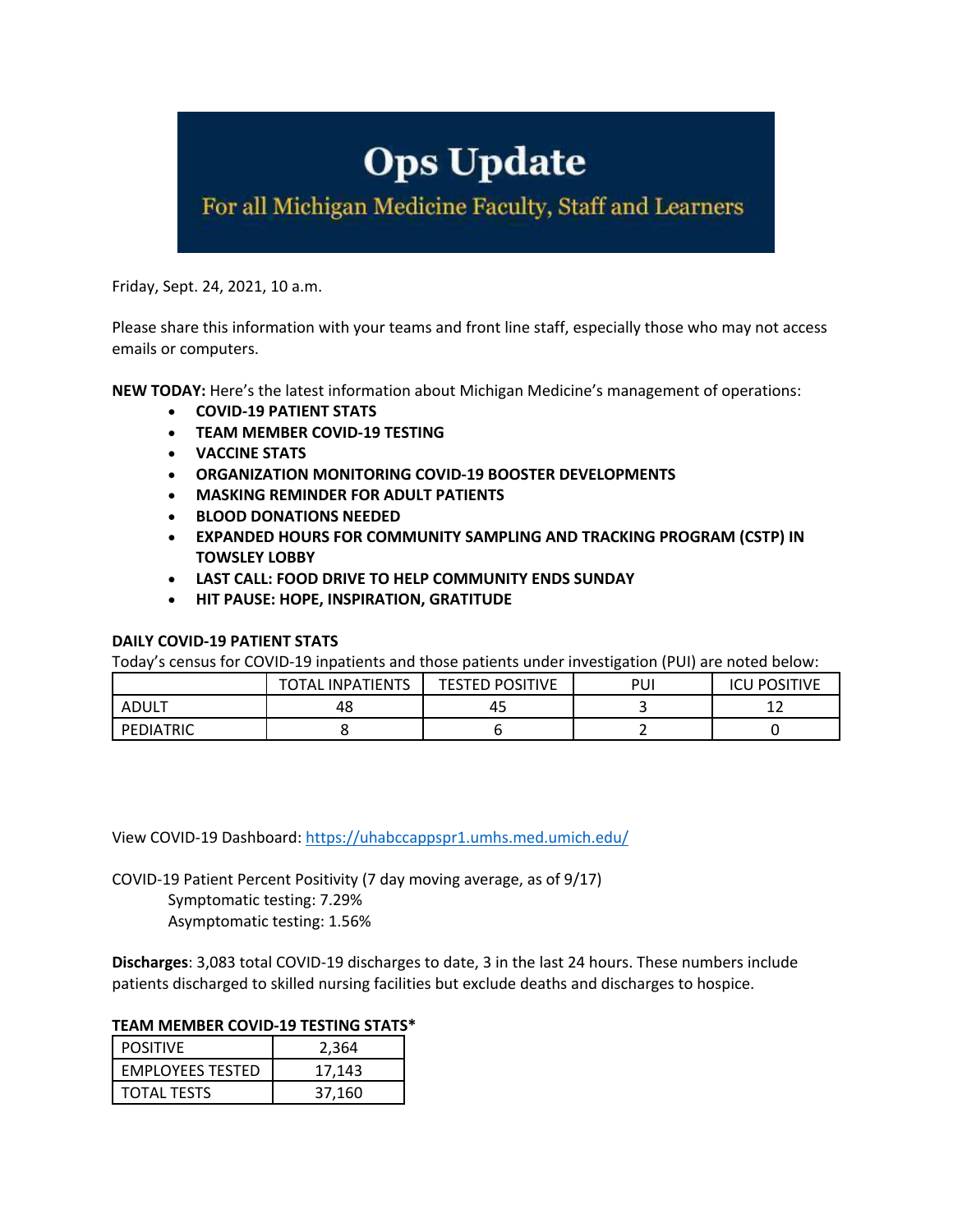*\* Data from 3/10/20 through 9/23/21. The testing stats reflect just Michigan Medicine employees, not all University of Michigan employees. It also reflects only those who sought testing at or were hospitalized at Michigan Medicine or reported their testing to Occupational Health Services. Some Michigan Medicine employees may have been tested outside our system.*

| <b>Michigan Medicine Employee Rolling COVID Data</b>         |       |  |  |
|--------------------------------------------------------------|-------|--|--|
| Employees Positive Cases for preceding week: 9/4 - 9/10/2021 | 73    |  |  |
| Employee Positive Cases Last 7 Days                          | 58    |  |  |
| <b>Employees Tested Last 7 Days</b>                          | 1.411 |  |  |
| Positivity Rate (Week of 9/11 - 9/17/2021)                   | 4.11% |  |  |

*Testing stats reflect just Michigan Medicine employees, not all University of Michigan employees. It also reflects only those who sought testing at or were hospitalized at Michigan Medicine or reported their testing to Occupational Health Services. Some Michigan Medicine employees may have been tested outside our system.*

## **VACCINE STATS**

Find the most timely and up-to-date information on the Vaccine FAQs and the Vaccine Dashboard.

#### **ORGANIZATION MONITORING COVID-19 BOOSTER DEVELOPMENTS**

This week, the CDC and FDA have met to discuss emerging recommendations for COVID-19 booster vaccines for older patients and others at high risk, including some health care workers.

The organization's COVID-19 Vaccine and Therapeutics Task Force is closely monitoring these developments and will issue new recommendations once they have been determined. The team is also closely managing vaccine supply, working across the region with the health department and state entities and have plans mapped out to ensure vaccination is readily available to the populations we serve. Stay tuned to future Ops Updates for further information.

#### **MASKING REMINDER FOR ADULT PATIENTS**

As we continue to see COVID-19 transmissions in the health care setting, ensuring a consistent process to have adult patients that can tolerate wearing a mask do so when health care workers are present is key. This will help protect patients and health care workers from COVID-19 exposures. Masking as source control is most protective when everyone is wearing one.

When entering a patient room, if the patient is not wearing a mask, faculty and staff are encouraged to talk with the patient using the following message: "For everyone's safety, we are asking all patients, visitors and employees to wear masks when in a room together. Would you please put your mask on? If you don't have one, I would be happy to get one for you."

Please also print and post this Patient Masking Flyer/Sign in your local areas.

#### **BLOOD DONATIONS NEEDED**

Due to a nationwide shortage of blood donations and platelets, please consider donating as soon as possible if you are able. The easiest way to give is to log onto redcrossblood.org and search for your ZIP code. Nearby upcoming drives will be listed, where you can register to become a donor.